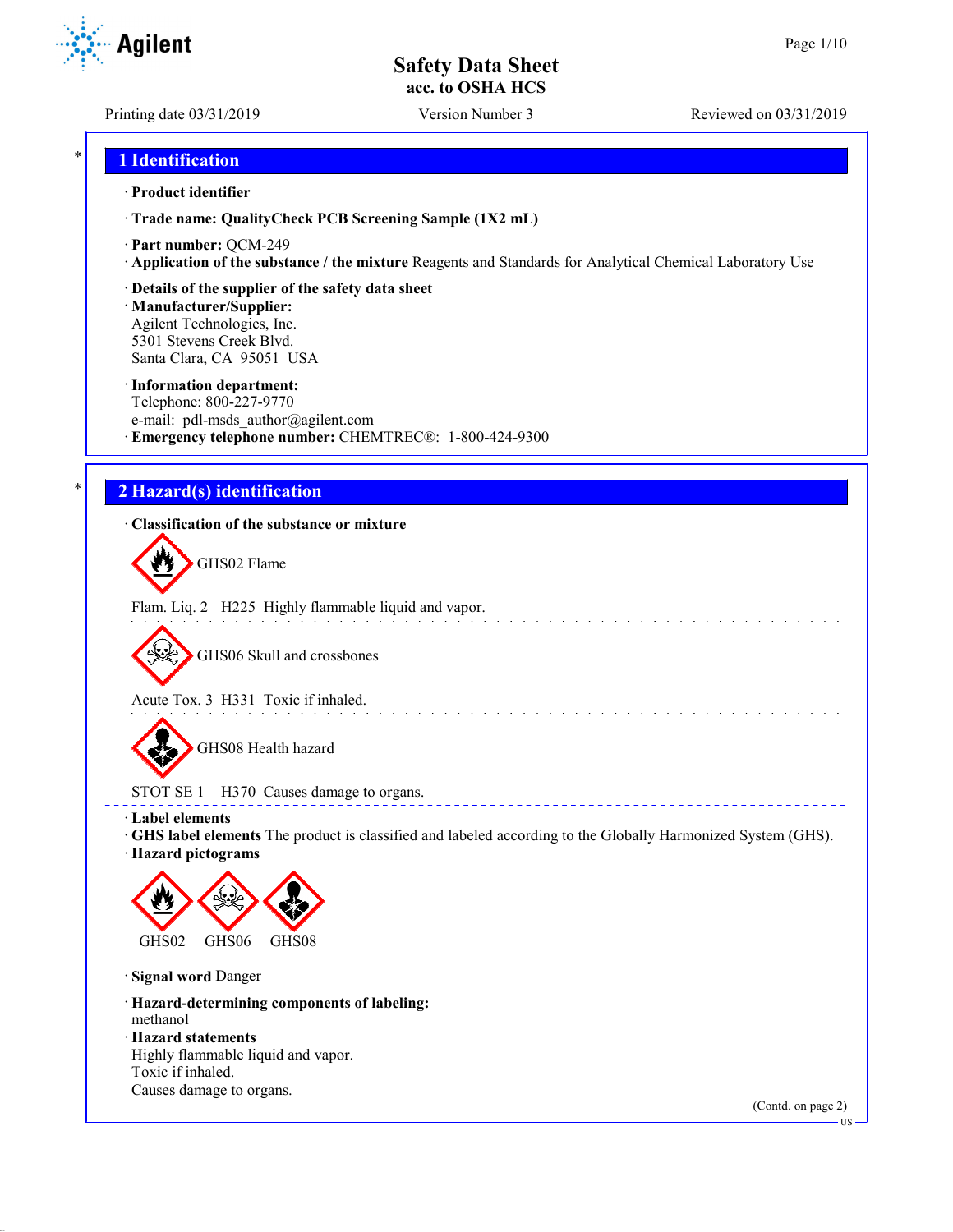### **Trade name: QualityCheck PCB Screening Sample (1X2 mL)**

(Contd. of page 1) · **Precautionary statements** Keep away from heat/sparks/open flames/hot surfaces. - No smoking. Ground/bond container and receiving equipment. Use explosion-proof electrical/ventilating/lighting/equipment. Use only non-sparking tools. Take precautionary measures against static discharge. Do not breathe dust/fume/gas/mist/vapors/spray. Wash thoroughly after handling. Do not eat, drink or smoke when using this product. Use only outdoors or in a well-ventilated area. Wear protective gloves/protective clothing/eye protection/face protection. If on skin (or hair): Take off immediately all contaminated clothing. Rinse skin with water/shower. IF INHALED: Remove person to fresh air and keep comfortable for breathing. IF exposed: Call a POISON CENTER or doctor/physician. Specific treatment (see on this label). In case of fire: Use for extinction: CO2, powder or water spray. Store in a well-ventilated place. Keep container tightly closed. Store in a well-ventilated place. Keep cool. Store locked up. Dispose of contents/container in accordance with local/regional/national/international regulations. · **Classification system:** · **NFPA ratings (scale 0 - 4)** 1 3  $\overline{0}$  $Health = 1$  $Fire = 3$ Reactivity  $= 0$ · **HMIS-ratings (scale 0 - 4) HEALTH**  FIRE REACTIVITY  $\boxed{0}$  Reactivity = 0  $\overline{1}$  Health = \*1  $3$  Fire = 3 · **Other hazards** · **Results of PBT and vPvB assessment** · **PBT:** Not applicable. · **vPvB:** Not applicable.

# \* **3 Composition/information on ingredients**

· **Chemical characterization: Mixtures**

· **Description:** Mixture of the substances listed below with nonhazardous additions.

· **Dangerous components:**

67-56-1 methanol 99.999%

# **4 First-aid measures**

· **Description of first aid measures**

· **General information:**

Immediately remove any clothing soiled by the product.

(Contd. on page 3)



Printing date 03/31/2019 Version Number 3 Reviewed on 03/31/2019

US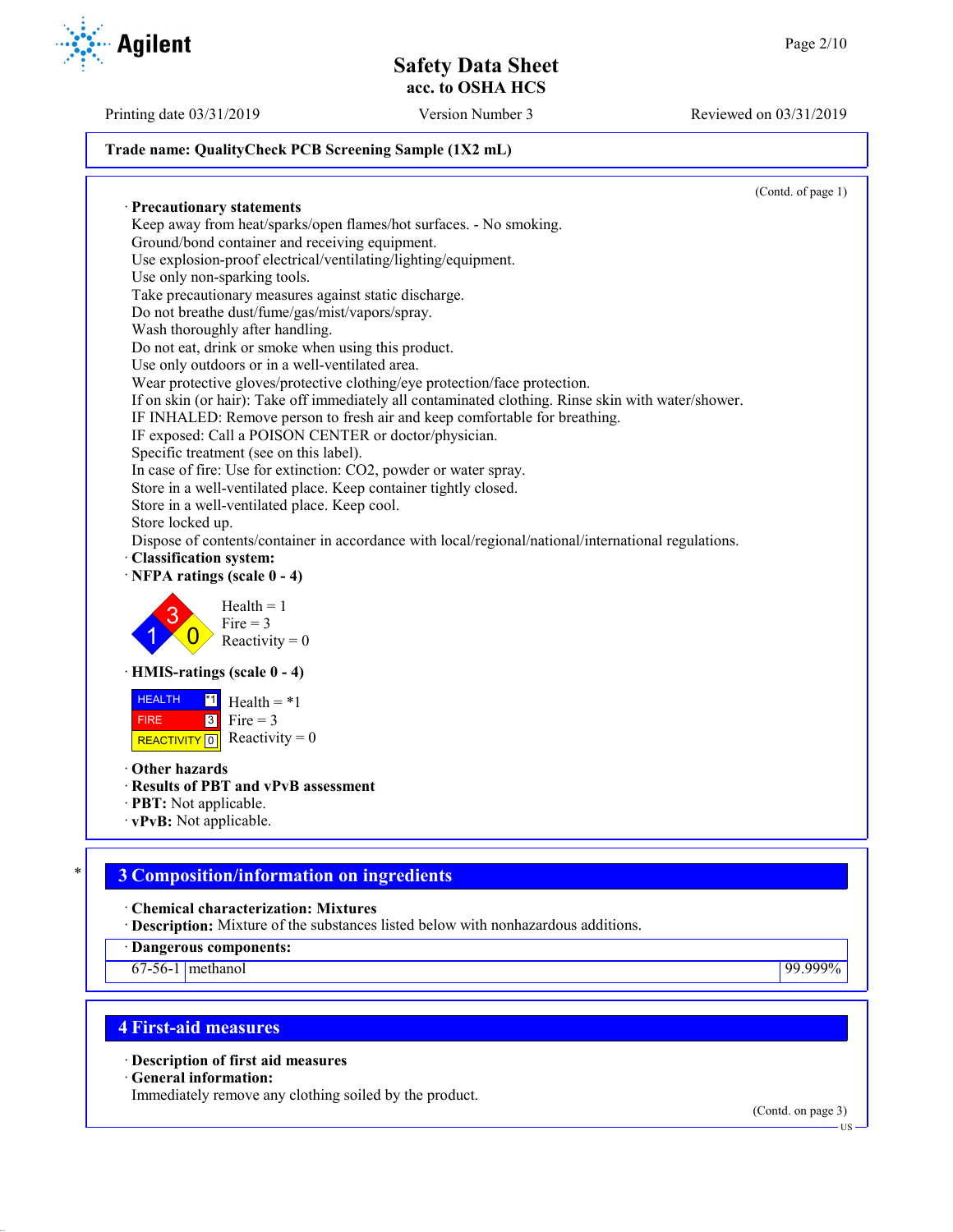## **Trade name: QualityCheck PCB Screening Sample (1X2 mL)**

(Contd. of page 2)

Remove breathing apparatus only after contaminated clothing have been completely removed. In case of irregular breathing or respiratory arrest provide artificial respiration.

· **After inhalation:**

Supply fresh air or oxygen; call for doctor.

- In case of unconsciousness place patient stably in side position for transportation.
- · **After skin contact:** Immediately wash with water and soap and rinse thoroughly.
- · **After eye contact:** Rinse opened eye for several minutes under running water. Then consult a doctor.
- · **After swallowing:** If symptoms persist consult doctor.
- · **Information for doctor:**

· **Most important symptoms and effects, both acute and delayed** No further relevant information available.

- · **Indication of any immediate medical attention and special treatment needed**
- No further relevant information available.

## **5 Fire-fighting measures**

- · **Extinguishing media**
- · **Suitable extinguishing agents:**
- CO2, extinguishing powder or water spray. Fight larger fires with water spray or alcohol resistant foam.
- · **For safety reasons unsuitable extinguishing agents:** Water with full jet
- · **Special hazards arising from the substance or mixture**

During heating or in case of fire poisonous gases are produced.

- · **Advice for firefighters**
- · **Protective equipment:** Mouth respiratory protective device.

## **6 Accidental release measures**

· **Personal precautions, protective equipment and emergency procedures**

Mount respiratory protective device.

Wear protective equipment. Keep unprotected persons away.

- · **Environmental precautions:** Do not allow to enter sewers/ surface or ground water.
- · **Methods and material for containment and cleaning up:**

Absorb with liquid-binding material (sand, diatomite, acid binders, universal binders, sawdust). Dispose contaminated material as waste according to item 13.

- Ensure adequate ventilation.
- · **Reference to other sections**

See Section 7 for information on safe handling.

See Section 8 for information on personal protection equipment.

See Section 13 for disposal information.

#### · **Protective Action Criteria for Chemicals**

| $\cdot$ PAC-1: |                         |                                 |
|----------------|-------------------------|---------------------------------|
|                | $67-56-1$ methanol      | 530 ppm                         |
|                | 11096-82-5 aroclor 1260 | $\sqrt{0.41}$ mg/m <sup>3</sup> |
| $\cdot$ PAC-2: |                         |                                 |
|                | $67-56-1$ methanol      | $2,100$ ppm                     |
|                | 11096-82-5 aroclor 1260 | $\sqrt{4.5 \text{ mg/m}^3}$     |
| $\cdot$ PAC-3: |                         |                                 |
|                | $67-56-1$ methanol      | $7200*$ ppm                     |
|                |                         | (Contd. on page 4)              |
|                |                         | - US                            |



Printing date 03/31/2019 Version Number 3 Reviewed on 03/31/2019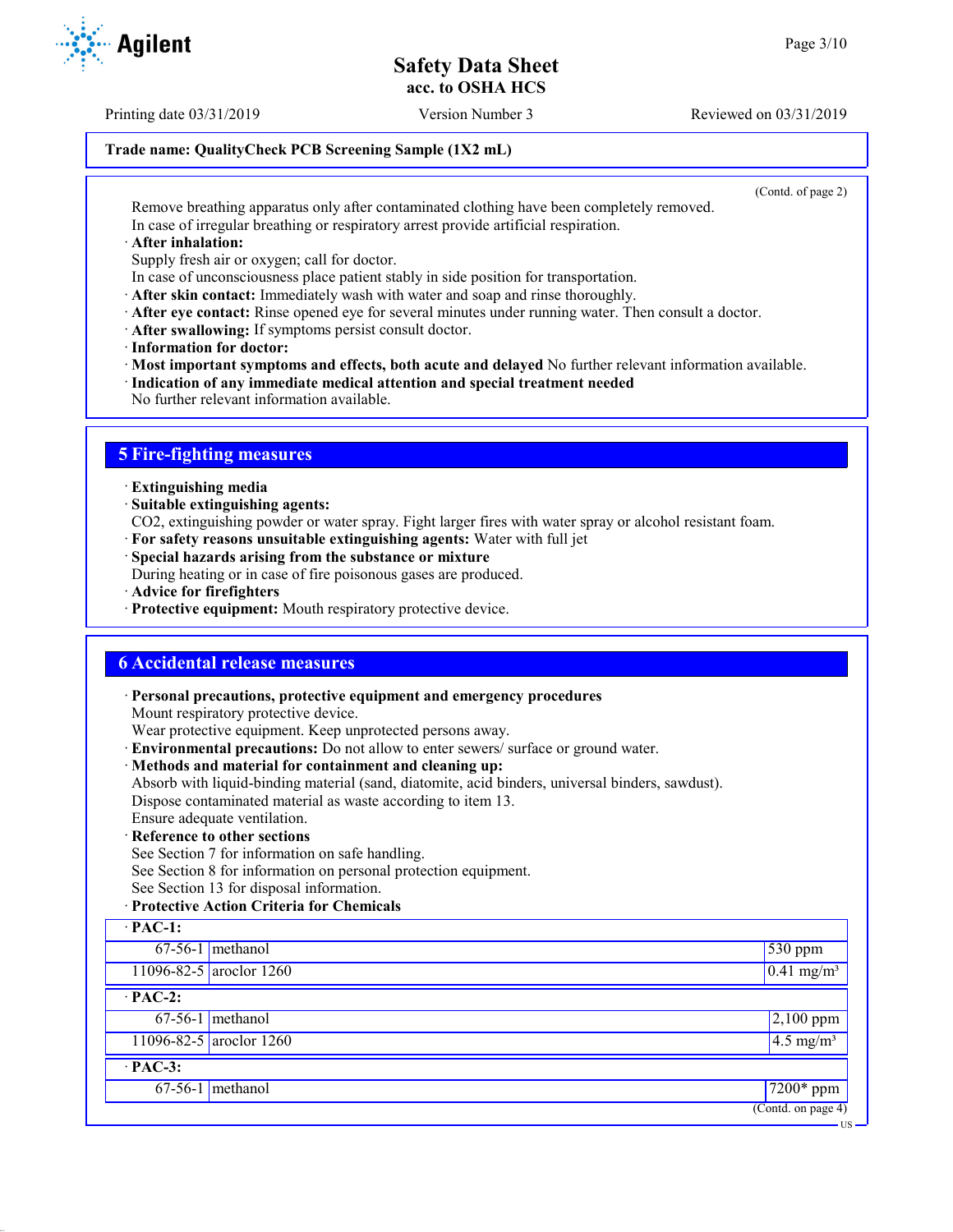(Contd. of page 3)

**Safety Data Sheet acc. to OSHA HCS**

Printing date 03/31/2019 Version Number 3 Reviewed on 03/31/2019

**Trade name: QualityCheck PCB Screening Sample (1X2 mL)**

 $11096-82-5$  aroclor 1260 260 mg/m<sup>3</sup> 260 mg/m<sup>3</sup>

## **7 Handling and storage**

#### · **Handling:**

· **Precautions for safe handling** Ensure good ventilation/exhaustion at the workplace. Open and handle receptacle with care. Prevent formation of aerosols. · **Information about protection against explosions and fires:**

- Keep ignition sources away Do not smoke. Protect against electrostatic charges. Keep respiratory protective device available.
- · **Conditions for safe storage, including any incompatibilities**
- · **Storage:**
- · **Requirements to be met by storerooms and receptacles:** Store in a cool location.
- · **Information about storage in one common storage facility:** Not required.
- · **Further information about storage conditions:** Keep receptacle tightly sealed.
- Store in cool, dry conditions in well sealed receptacles.
- · **Specific end use(s)** No further relevant information available.

## **8 Exposure controls/personal protection**

· **Additional information about design of technical systems:** No further data; see item 7.

#### · **Control parameters**

| Components with limit values that require monitoring at the workplace:                    |                                                                                                                                                                                       |  |  |
|-------------------------------------------------------------------------------------------|---------------------------------------------------------------------------------------------------------------------------------------------------------------------------------------|--|--|
|                                                                                           | 67-56-1 methanol                                                                                                                                                                      |  |  |
|                                                                                           | PEL   Long-term value: $260 \text{ mg/m}^3$ , $200 \text{ ppm}$                                                                                                                       |  |  |
|                                                                                           | REL Short-term value: $325 \text{ mg/m}^3$ , $250 \text{ ppm}$<br>Long-term value: $260 \text{ mg/m}^3$ , $200 \text{ ppm}$<br>Skin                                                   |  |  |
|                                                                                           | TLV Short-term value: $328 \text{ mg/m}^3$ , $250 \text{ ppm}$<br>Long-term value: 262 mg/m <sup>3</sup> , 200 ppm<br>Skin; BEI                                                       |  |  |
| · Ingredients with biological limit values:                                               |                                                                                                                                                                                       |  |  |
| 67-56-1 methanol                                                                          |                                                                                                                                                                                       |  |  |
|                                                                                           | $BEI$ 15 mg/L<br>Medium: urine<br>Time: end of shift<br>Parameter: Methanol (background, nonspecific)                                                                                 |  |  |
| Additional information: The lists that were valid during the creation were used as basis. |                                                                                                                                                                                       |  |  |
|                                                                                           | <b>Exposure controls</b><br>· Personal protective equipment:<br>· General protective and hygienic measures:<br>Keep away from foodstuffs, beverages and feed.<br>$(0.44 \cdot 0.000)$ |  |  |



(Contd. on page 5)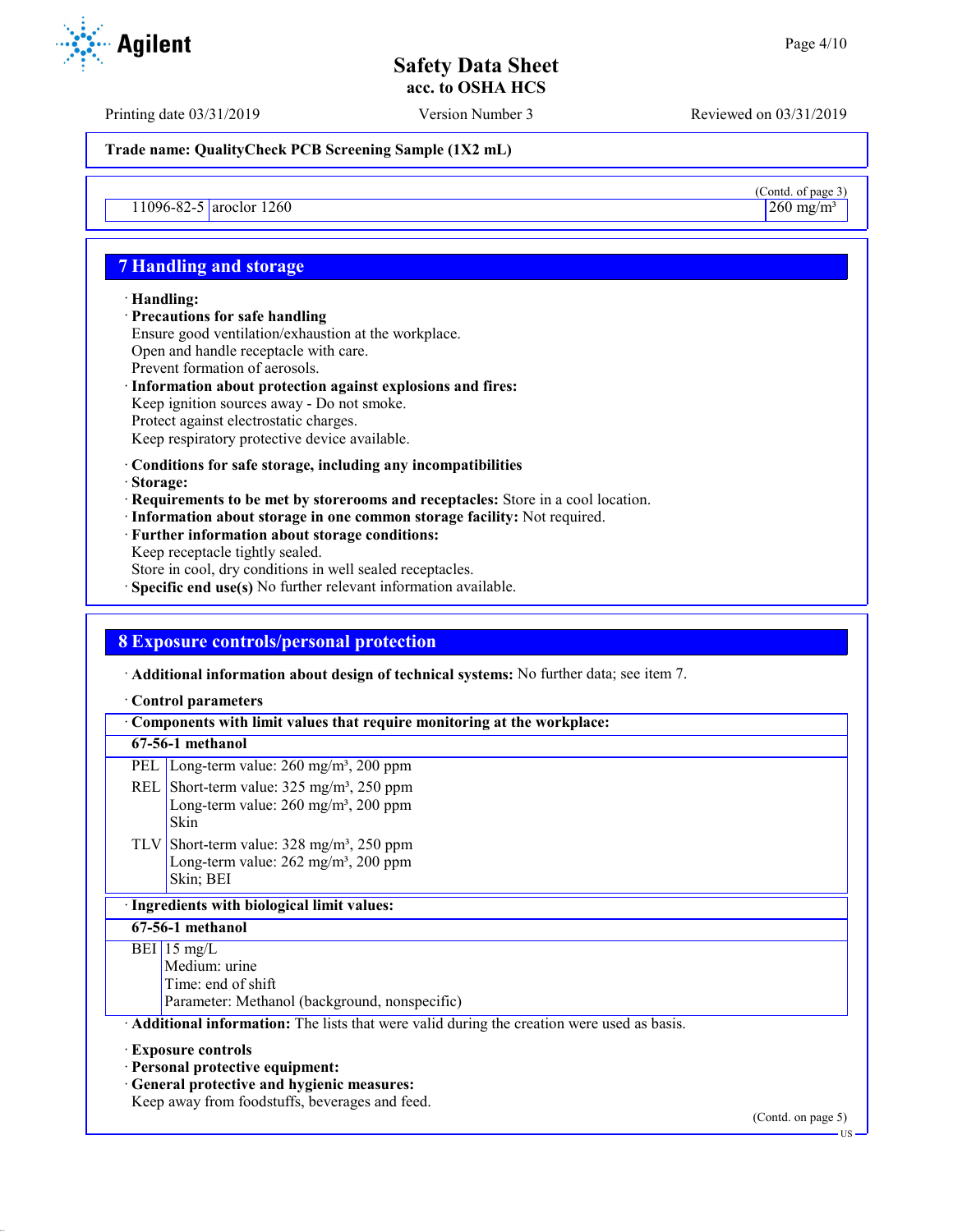Printing date 03/31/2019 Version Number 3 Reviewed on 03/31/2019

### **Trade name: QualityCheck PCB Screening Sample (1X2 mL)**

(Contd. of page 4)

Immediately remove all soiled and contaminated clothing.

Wash hands before breaks and at the end of work. Store protective clothing separately.

· **Breathing equipment:**

When used as intended with Agilent instruments, the use of the product under normal laboratory conditions and with standard practices does not result in significant airborne exposures and therefore respiratory protection is not needed.

Under an emergency condition where a respirator is deemed necessary, use a NIOSH or equivalent approved device/equipment with appropriate organic or acid gas cartridge.

· **Protection of hands:**

Although not recommended for constant contact with the chemicals or for clean-up, nitrile gloves 11-13 mil thickness are recommended for normal use. The breakthrough time is 1 hr. For cleaning a spill where there is direct contact of the chemical, butyl rubber gloves are recommended 12-15 mil thickness with breakthrough times exceeding 4 hrs. Supplier recommendations should be followed.

#### · **Material of gloves**

For normal use: nitrile rubber, 11-13 mil thickness

For direct contact with the chemical: butyl rubber, 12-15 mil thickness

#### · **Penetration time of glove material**

- For normal use: nitrile rubber: 1 hour
- For direct contact with the chemical: butyl rubber: >4 hours
- · **Eye protection:**



Tightly sealed goggles

## **9 Physical and chemical properties**

| · Information on basic physical and chemical properties<br><b>Ceneral Information</b> |                              |                       |  |
|---------------------------------------------------------------------------------------|------------------------------|-----------------------|--|
| $\cdot$ Appearance:                                                                   |                              |                       |  |
| Form:                                                                                 | Fluid                        |                       |  |
| Color:                                                                                | Colorless                    |                       |  |
| $\cdot$ Odor:                                                                         | Alcohol-like                 |                       |  |
| Odor threshold:                                                                       | Not determined.              |                       |  |
| $\cdot$ pH-value:                                                                     | Not determined.              |                       |  |
| Change in condition                                                                   |                              |                       |  |
| <b>Melting point/Melting range:</b>                                                   | $-98$ °C ( $-144.4$ °F)      |                       |  |
| <b>Boiling point/Boiling range:</b>                                                   | 64.7 °C (148.5 °F)           |                       |  |
| · Flash point:                                                                        | 9 °C (48.2 °F)               |                       |  |
| · Flammability (solid, gaseous):                                                      | Not applicable.              |                       |  |
| · Ignition temperature:                                                               | 455 °C (851 °F)              |                       |  |
| · Decomposition temperature:                                                          | Not determined.              |                       |  |
| $\cdot$ Auto igniting:                                                                | Product is not selfigniting. |                       |  |
|                                                                                       |                              | (Contd. on page $6$ ) |  |



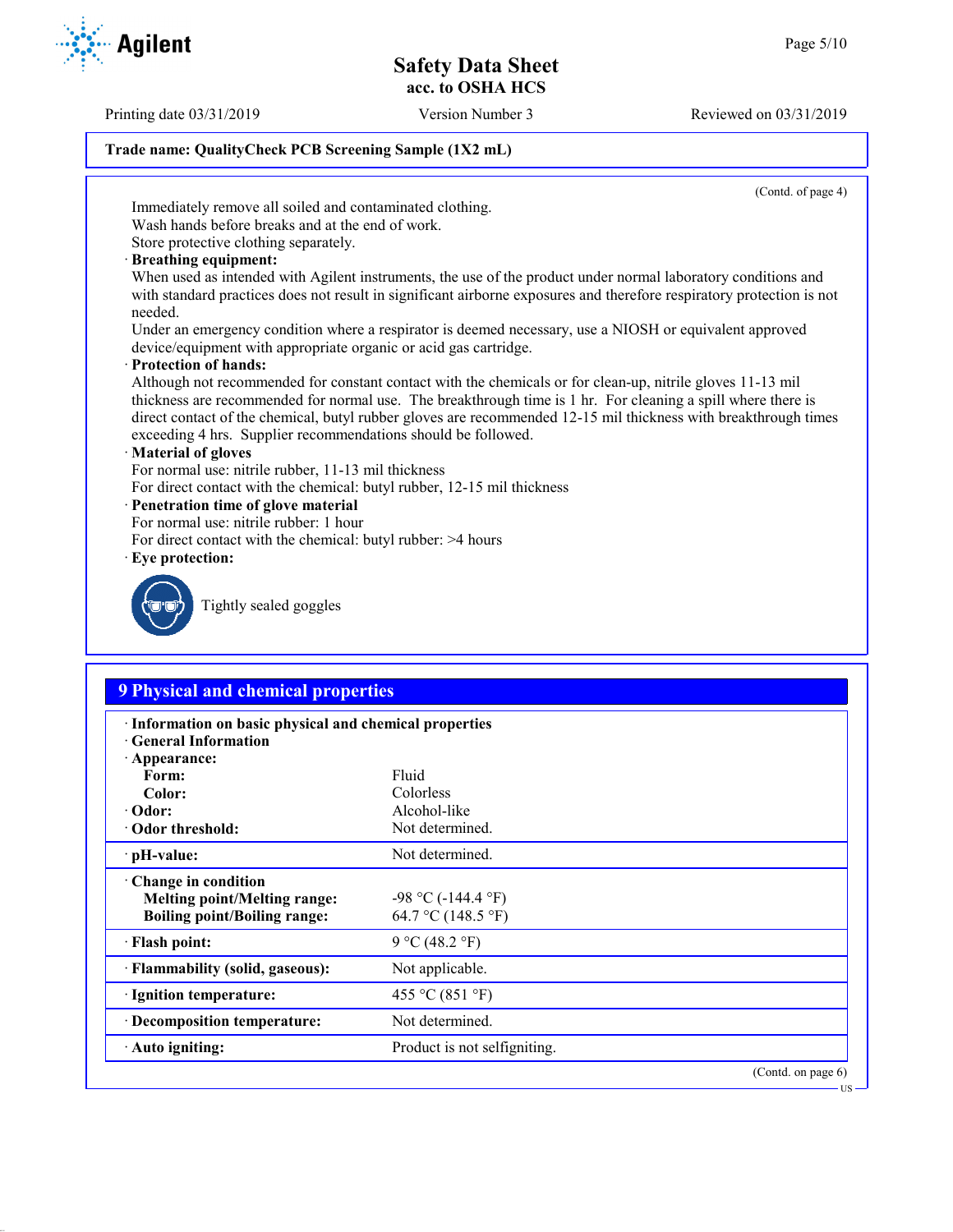

Printing date 03/31/2019 Version Number 3 Reviewed on 03/31/2019

#### **Trade name: QualityCheck PCB Screening Sample (1X2 mL)**

|                                                            | (Contd. of page 5)                                                                            |
|------------------------------------------------------------|-----------------------------------------------------------------------------------------------|
| Danger of explosion:                                       | Product is not explosive. However, formation of explosive air/vapor<br>mixtures are possible. |
| <b>Explosion limits:</b>                                   |                                                                                               |
| Lower:                                                     | 5.5 Vol $\%$                                                                                  |
| Upper:                                                     | 44 Vol $\%$                                                                                   |
| $\cdot$ Vapor pressure at 20 °C (68 °F):                   | 100 hPa (75 mm Hg)                                                                            |
| $\cdot$ Density at 20 °C (68 °F):                          | $0.8$ g/cm <sup>3</sup> (6.676 lbs/gal)                                                       |
| · Relative density                                         | Not determined.                                                                               |
| · Vapor density                                            | Not determined.                                                                               |
| · Evaporation rate                                         | Not determined.                                                                               |
| · Solubility in / Miscibility with                         |                                                                                               |
| Water:                                                     | Not miscible or difficult to mix.                                                             |
| · Partition coefficient (n-octanol/water): Not determined. |                                                                                               |
| · Viscosity:                                               |                                                                                               |
| Dynamic:                                                   | Not determined.                                                                               |
| Kinematic:                                                 | Not determined.                                                                               |
| · Solvent content:                                         |                                                                                               |
| Organic solvents:                                          | $100.0\%$                                                                                     |
| <b>VOC</b> content:                                        | $100.00\%$                                                                                    |
|                                                            | 800.0 g/l / 6.68 lb/gal                                                                       |
| <b>Solids content:</b>                                     | $0.0\%$                                                                                       |
| $\cdot$ Other information                                  | No further relevant information available.                                                    |

## **10 Stability and reactivity**

· **Reactivity** No further relevant information available.

- · **Chemical stability**
- · **Thermal decomposition / conditions to be avoided:** No decomposition if used according to specifications.
- · **Possibility of hazardous reactions** No dangerous reactions known.
- · **Conditions to avoid** No further relevant information available.
- · **Incompatible materials:** No further relevant information available.
- · **Hazardous decomposition products:** No dangerous decomposition products known.

## **11 Toxicological information**

- · **Information on toxicological effects**
- · **Acute toxicity:**

· **LD/LC50 values that are relevant for classification:**

**ATE (Acute Toxicity Estimate)**

Inhalative  $LC50/4$  h  $3$  mg/L

#### **67-56-1 methanol** Oral  $\overline{L}$  LD50 5,628 mg/kg (rat)

| via    | 1 LD JV | $\frac{1}{2}$ ,020 mg/kg (iai) |
|--------|---------|--------------------------------|
| Dermal | LD50    | $15,800$ mg/kg (rabbit)        |

(Contd. on page 7)

US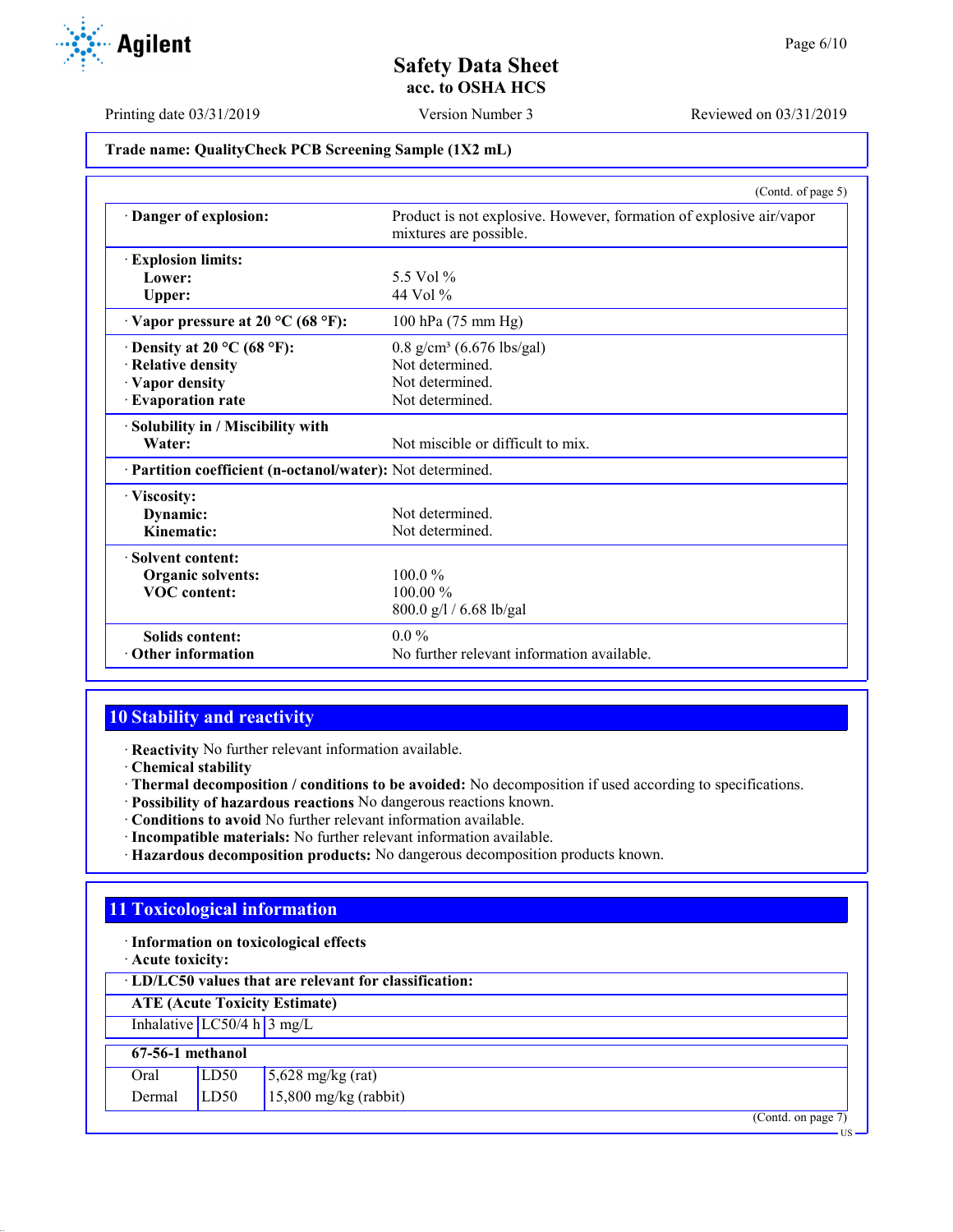Printing date 03/31/2019 Version Number 3 Reviewed on 03/31/2019

#### **Trade name: QualityCheck PCB Screening Sample (1X2 mL)**

(Contd. of page 6)

- · **Primary irritant effect:**
- · **on the skin:** No irritant effect.
- · **on the eye:** No irritating effect.
- · **Sensitization:** No sensitizing effects known.
- · **Additional toxicological information:**

The product shows the following dangers according to internally approved calculation methods for preparations: Toxic

· **Carcinogenic categories**

· **IARC (International Agency for Research on Cancer)**

None of the ingredients is listed.

· **NTP (National Toxicology Program)**

11096-82-5 aroclor 1260 R

#### · **OSHA-Ca (Occupational Safety & Health Administration)**

None of the ingredients is listed.

## **12 Ecological information**

- · **Toxicity**
- · **Aquatic toxicity:** No further relevant information available.
- · **Persistence and degradability** No further relevant information available.
- · **Behavior in environmental systems:**
- · **Bioaccumulative potential** No further relevant information available.
- · **Mobility in soil** No further relevant information available.
- · **Additional ecological information:**
- · **General notes:**
- Water hazard class 1 (Self-assessment): slightly hazardous for water

Do not allow undiluted product or large quantities of it to reach ground water, water course or sewage system.

- · **Results of PBT and vPvB assessment**
- · **PBT:** Not applicable.
- · **vPvB:** Not applicable.
- · **Other adverse effects** No further relevant information available.

## **13 Disposal considerations**

· **Waste treatment methods**

· **Recommendation:**

Must not be disposed of together with household garbage. Do not allow product to reach sewage system.

- · **Uncleaned packagings:**
- · **Recommendation:** Disposal must be made according to official regulations.

## **14 Transport information**

· **UN-Number** · **DOT, IMDG, IATA** UN1230

(Contd. on page 8)



US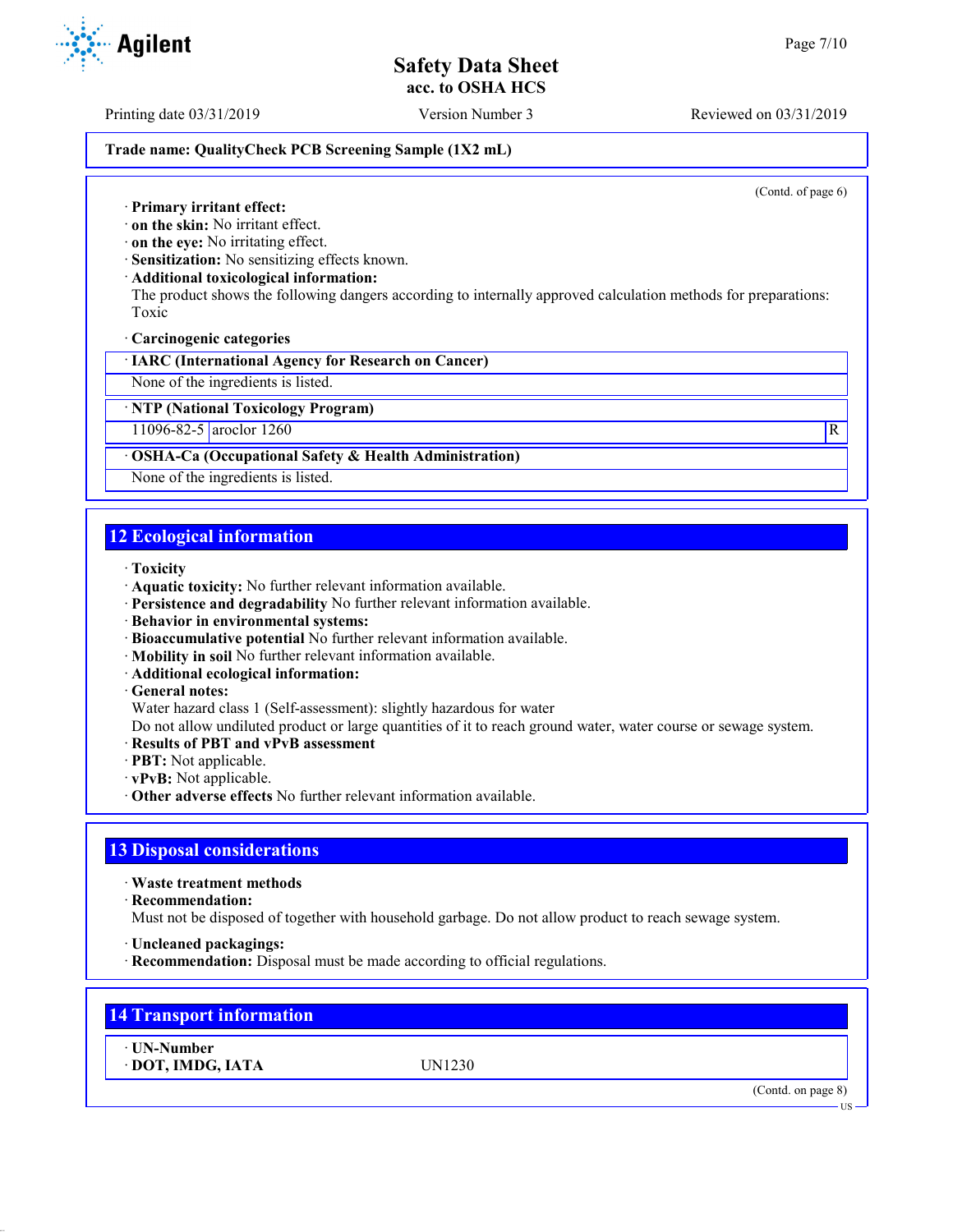

Printing date 03/31/2019 Version Number 3 Reviewed on 03/31/2019

**Trade name: QualityCheck PCB Screening Sample (1X2 mL)** (Contd. of page 7) · **UN proper shipping name** · **DOT** Methanol solution · **IMDG, IATA** METHANOL solution · **Transport hazard class(es)** · **DOT** · **Class** 3 Flammable liquids · **Label** 3, 6.1 \_\_\_\_\_\_\_\_\_\_\_\_\_\_\_\_\_ · **IMDG** · **Class** 3 Flammable liquids · **Label** 3/6.1 \_\_\_\_\_\_\_\_\_\_\_\_\_ · **IATA** · **Class** 3 Flammable liquids · **Label** 3 (6.1) · **Packing group** · **DOT, IMDG, IATA** II · **Environmental hazards:** Not applicable. · **Special precautions for user** Warning: Flammable liquids · **Danger code (Kemler):** 336  $\cdot$  **EMS Number:** · **Stowage Category** B SW2 Clear of living quarters. · **Transport in bulk according to Annex II of MARPOL73/78 and the IBC Code** Not applicable. · **Transport/Additional information:** · **DOT** · **Quantity limitations** On passenger aircraft/rail: 1 L On cargo aircraft only: 60 L · **IMDG** · **Limited quantities (LQ)** 1L (Contd. on page 9)

US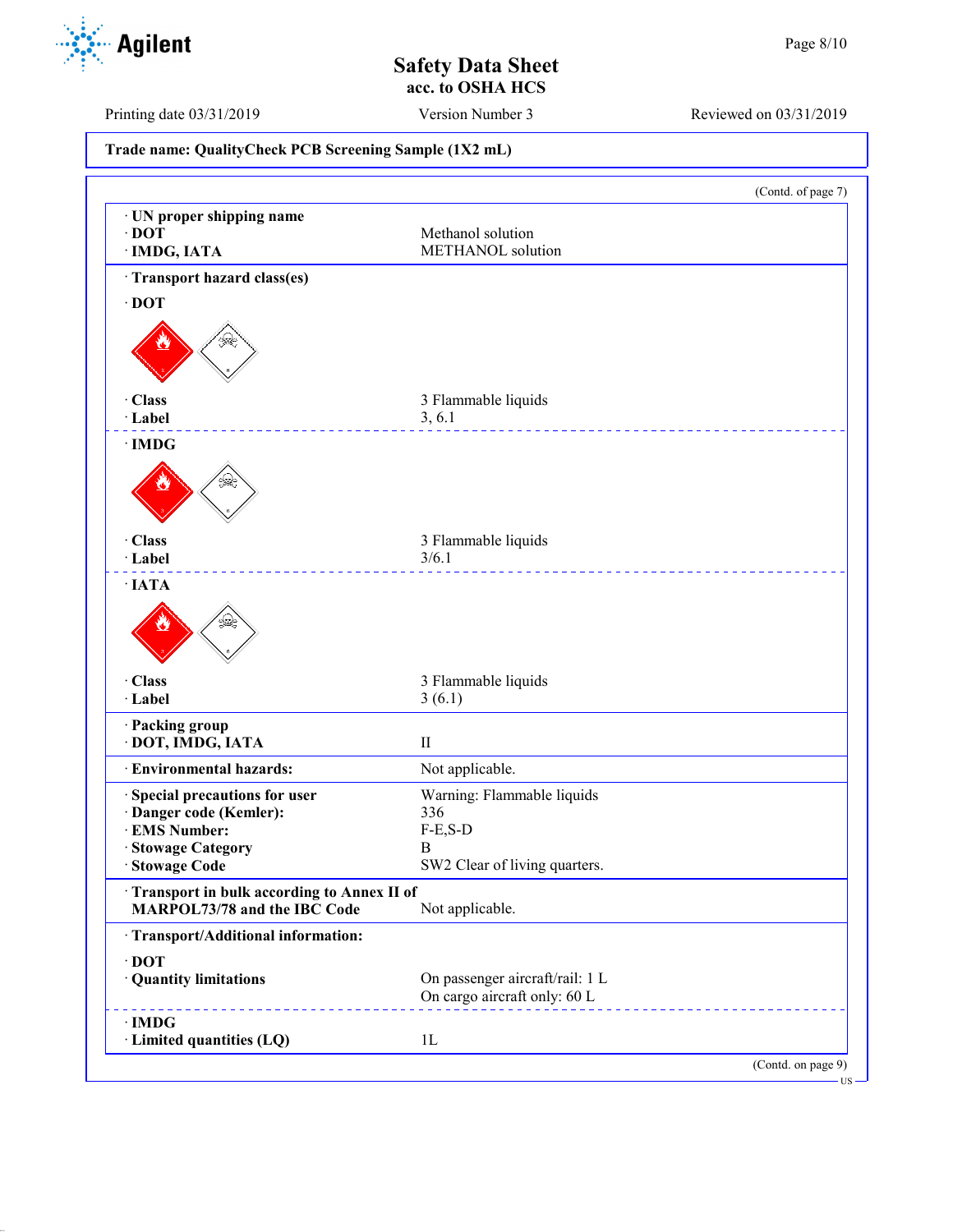Printing date 03/31/2019 Version Number 3 Reviewed on 03/31/2019

**Trade name: QualityCheck PCB Screening Sample (1X2 mL)**

|                                  |                                                                                                                 | (Cond. of page 8) |
|----------------------------------|-----------------------------------------------------------------------------------------------------------------|-------------------|
| $\cdot$ Excepted quantities (EQ) | Code: E2<br>Maximum net quantity per inner packaging: 30 ml<br>Maximum net quantity per outer packaging: 500 ml |                   |
| · UN "Model Regulation":         | UN 1230 METHANOL SOLUTION, 3 (6.1), II                                                                          |                   |

## **15 Regulatory information**

· **Safety, health and environmental regulations/legislation specific for the substance or mixture** · **Sara**

· **Section 355 (extremely hazardous substances):**

None of the ingredients is listed.

· **Section 313 (Specific toxic chemical listings):**

67-56-1 methanol

· **TSCA (Toxic Substances Control Act):**

67-56-1 methanol

· **Proposition 65** · **Chemicals known to cause cancer:**

11096-82-5 aroclor 1260

· **Chemicals known to cause reproductive toxicity for females:**

None of the ingredients is listed.

· **Chemicals known to cause reproductive toxicity for males:**

None of the ingredients is listed.

· **Chemicals known to cause developmental toxicity:**

 $67-56-1$  methanol

#### · **Carcinogenic categories**

· **EPA (Environmental Protection Agency)**

None of the ingredients is listed.

· **TLV (Threshold Limit Value established by ACGIH)**

None of the ingredients is listed.

· **NIOSH-Ca (National Institute for Occupational Safety and Health)**

None of the ingredients is listed.

· **Chemical safety assessment:** A Chemical Safety Assessment has not been carried out.

## **16 Other information**

The information contained in this document is based on Agilent's state of knowledge at the time of preparation. No warranty as to its accurateness, completeness or suitability for a particular purpose is expressed or implied.

· **Department issuing SDS:** Document Control / Regulatory

- · **Contact:** regulatory@ultrasci.com
- · **Date of preparation / last revision** 03/31/2019 / 2

· **Abbreviations and acronyms:** ADR: Accord européen sur le transport des marchandises dangereuses par Route (European Agreement concerning the International Carriage of Dangerous Goods by Road)